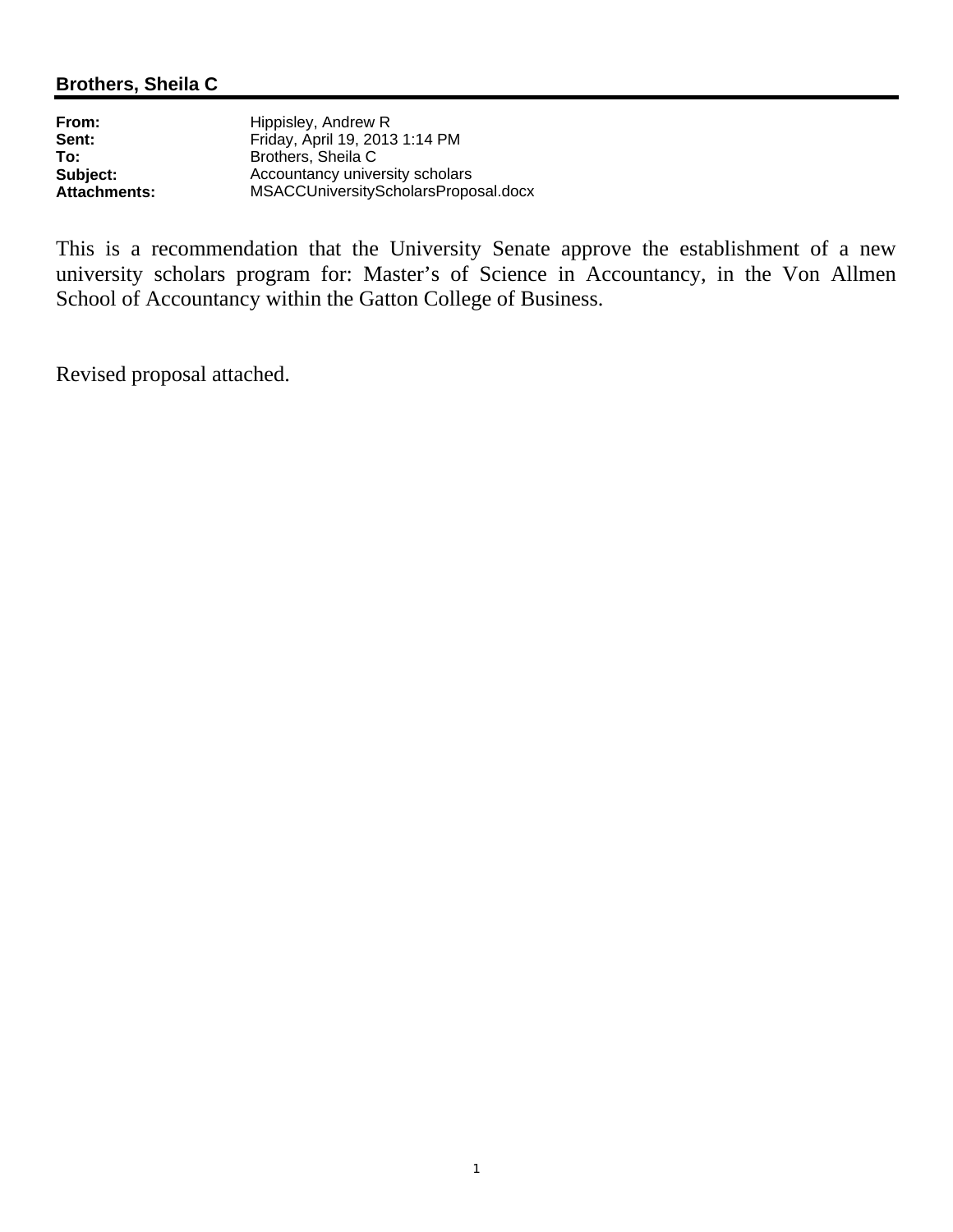## **Background:**

The MS Policy Committee whose members are graduate accounting faculty who teach in the MSACC program completed a program review of the MSACC program during the 2007/08 academic year. The Committee decided to consolidate the two then existing tracks of financial accounting and tax accounting. An innovative feature of the revised MSACC program is that students have the option to integrate their coursework with preparing for and taking the CPA exam. The MSACC courses are scheduled to facilitate this integration and provide an innovative lock-step course sequence for the accounting classes. The MSACC program consists of thirty credit hours of which twenty four credits are in required courses and students have the choice of six graduate elective credits.

The overall objectives of the MSACC program are to:

- improve communication and technology skills expected in the accounting profession,
- gain valuable knowledge about the accounting profession,
- develop leadership and teamwork skills especially in researching accounting issues, and
- enhance problem-solving skills and the ability to think logically and analytically.

Since the MSACC program is designed to cover more advanced material in the accounting discipline and attain higher levels of learning, applicants must have completed the following undergraduate accounting prerequisite courses and earned at least a B letter grade in each course.

 **ACC 202-**Managerial Accounting **ACC 403-**Auditing  **ACC 301**-Intermediate Accounting I **ACC 407**-Concepts of Income  **ACC 302**-Intermediate Accounting II **ACC 418**-Cost Management

**ACC 201-**Introduction to Financial Accounting **ACC 324**-Accounting Information Systems

The MSACC program has been recognized nationally for its pass rates on the CPA exam. The August 2009 graduating class placed 6th nationwide, and the August 2010 graduating class placed 4th nationwide for pass rates on the CPA exam among advanced degree programs. The National Association of State Boards of Accountancy (NASBA) no longer publishes rankings for advanced degree programs as of 2011. However, our program would have continued to place in the top ten nationally given that our pass rates are higher in 2011 compared to the two prior years. Our pass rates for all 4 parts o f the CPA exam were 78.5%, 77.7%, and 85.7% for the years 2009, 2010, and 2011, respectively. According to NASBA statistics, the average pass rate for all four parts on the CPA exam is 26.9% for candidates with 43+ credits in accounting, and 21.1% for candidates with any master's degree. A number of our MSACC graduates have received awards through the Kentucky Society of CPA's for highest scores on the CPA exam.

We believe our participation in the MSACC program will enhance our chances of encouraging our best students to continue their graduate studies here at UK. The word is out that we have outstanding students in our accounting program, and competing universities are offering full scholarship awards to our undergraduate accounting majors.

## **Proposal:**

The MS Policy Committee has unanimously agreed that the MSACC Program should petition to participate in the University Scholars Program under the following admission criteria: